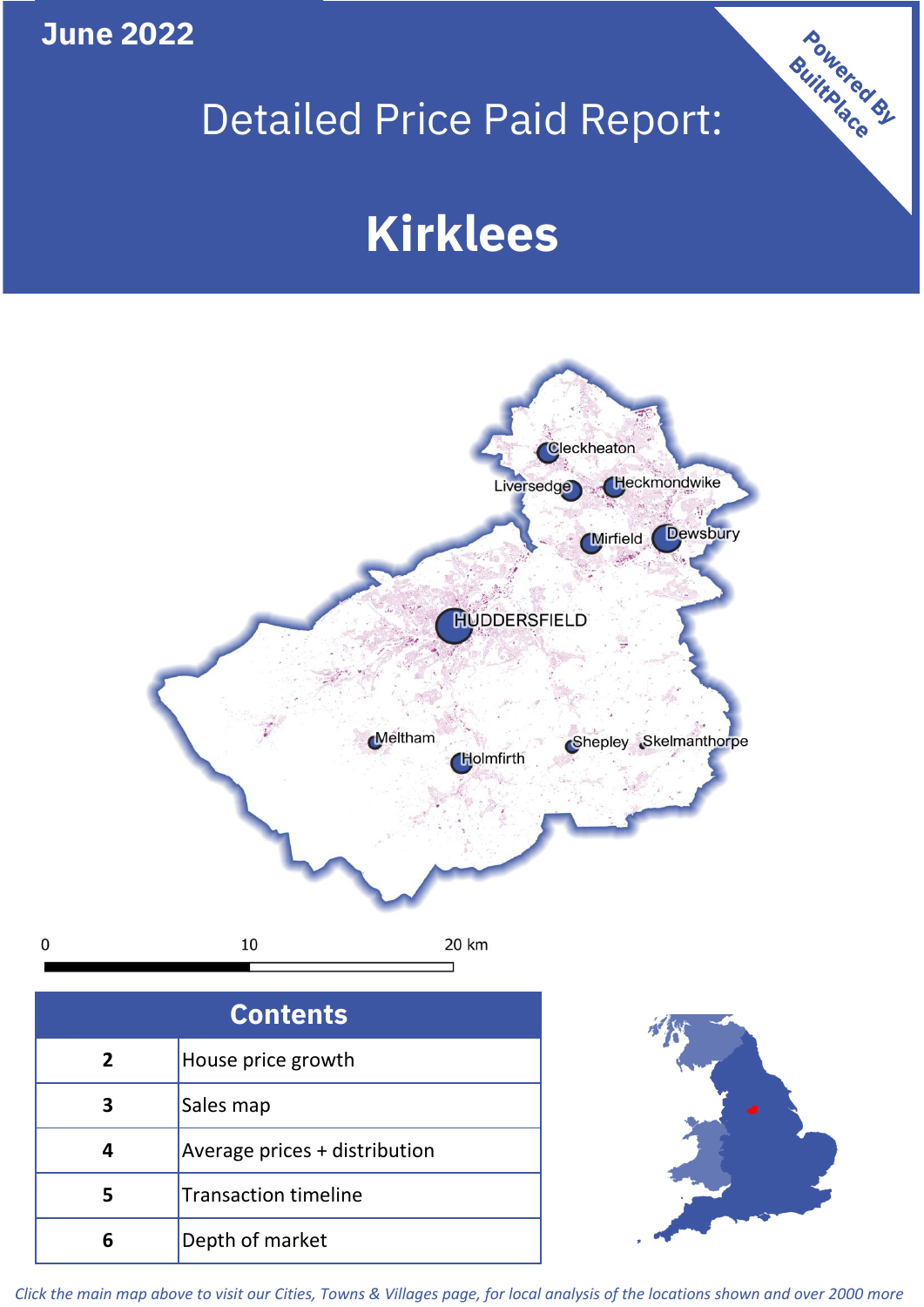### **Headline Data**

|                     | <b>Current level</b> | 3 month<br><b>Annual</b> |       | 5 year  | 10 year |  |
|---------------------|----------------------|--------------------------|-------|---------|---------|--|
| <b>House prices</b> | £186,073             | 3.6%                     | 10.0% | 32.2%   | 49.2%   |  |
| <b>Transactions</b> | 6,100                | $-11.0%$                 | 7.9%  | $-1.5%$ | 48.3%   |  |

## **House Price Growth (April 2022 data)**

#### *Annual Change in House Prices*



House prices in Kirklees grew by 10.0% in the 12 months to April 2022 (based on 3-month smoothed data). By comparison national house prices grew by 10.7% and prices in Yorkshire and The Humber grew by 10.0% over the same period.

Kirklees house prices are now 26.1% above their previous peak in 2007, compared to +33.2% for Yorkshire and The Humber and +52.9% across England.



#### *Year-To-Date Change in House Prices, December to April*

Local prices have grown by 3.9% in 2022 so far, compared to growth of 3.0% over the same period last year.

#### *Source: OS OpenData; UK House Price Index (Contains HM Land Registry data © Crown copyright)*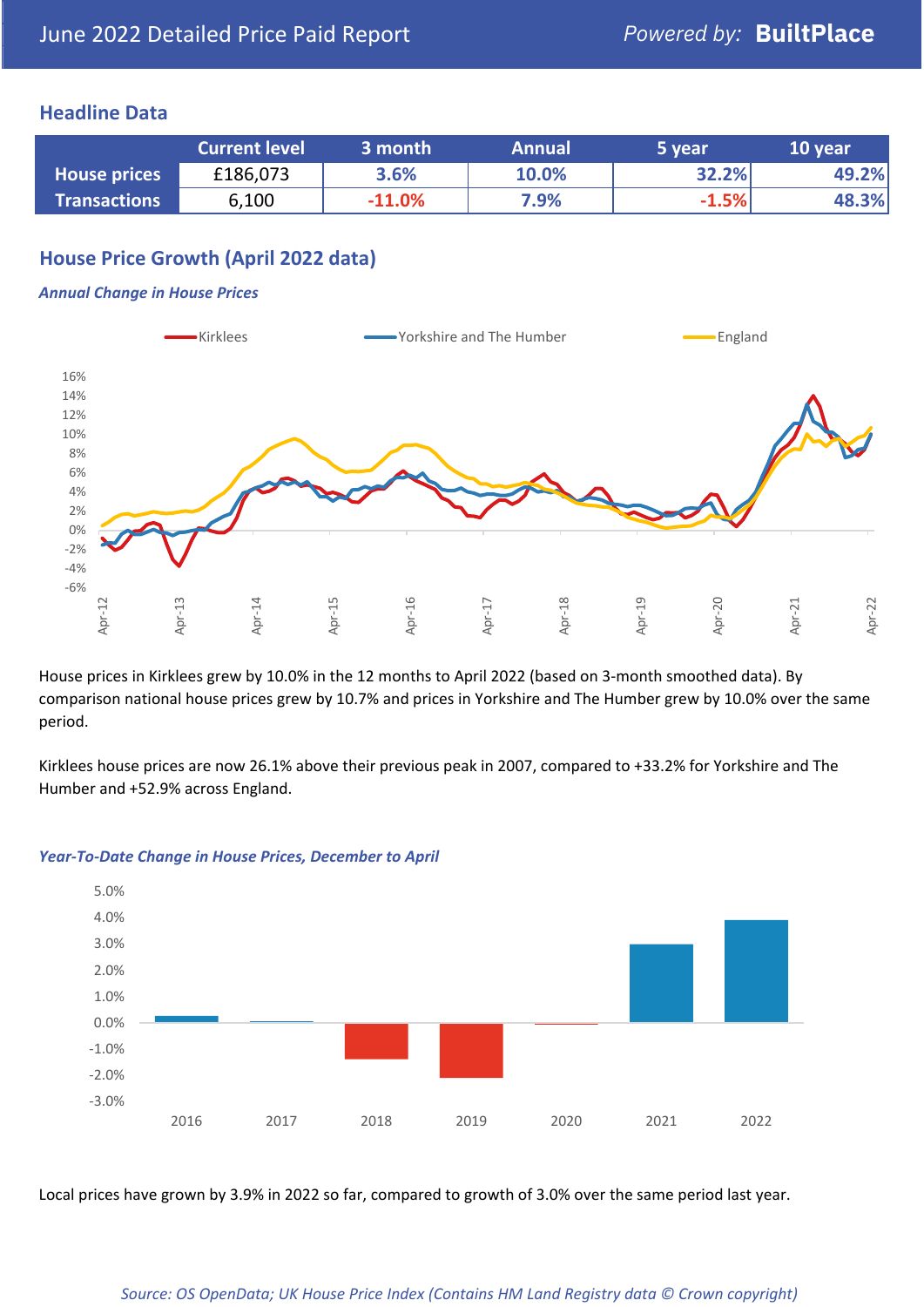## **House Price Map**

#### *12 months to April 2022*



*Each point is one postcode, coloured by the average value relative to all sales in this local authority (price bands are LA-specific quintiles).*

## **Map Key**

|  | Min      | <b>Max</b> |              |
|--|----------|------------|--------------|
|  | Up to    | £109,000   | 1st quintile |
|  | £109,000 | £146,000   | 2nd quintile |
|  | £146,000 | £191,000   | 3rd quintile |
|  | £191,000 | £267,000   | 4th quintile |
|  | £267,000 | and over   | 5th quintile |
|  |          |            |              |

*Source: OS OpenData; UK House Price Index (Contains HM Land Registry data © Crown copyright)*

0% Up to £109,000 *1st quintile / lowest 20%*

5th quintile / highest 20%

2nd quintile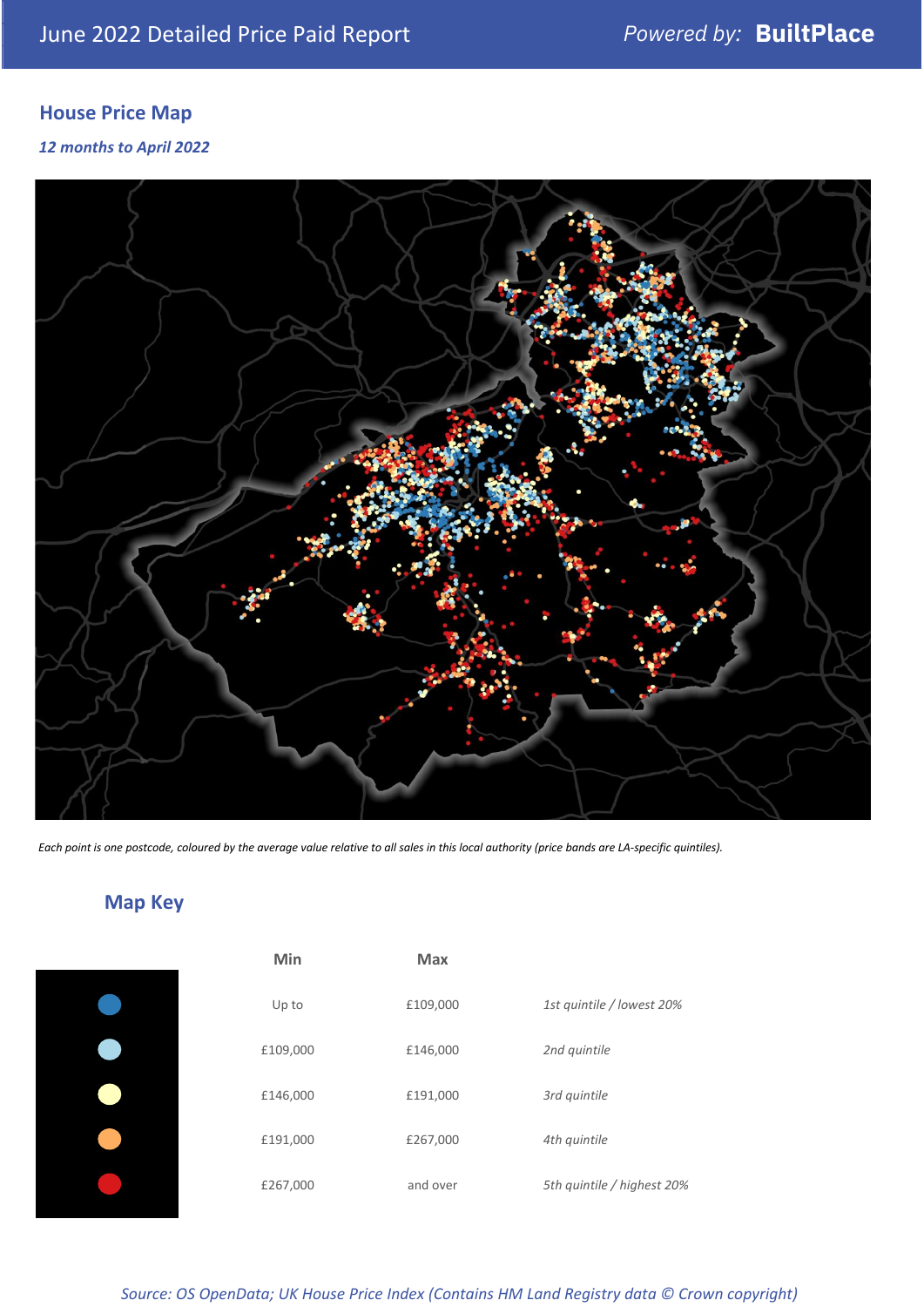## **Average House Price by Property Type**

#### *12 months to April 2022*



|                 | <b>New</b>           | <b>Second hand</b> |  |  |
|-----------------|----------------------|--------------------|--|--|
| <b>Flat</b>     | No recorded<br>sales | £115,241           |  |  |
| <b>Terraced</b> | £169,707             | £143,135           |  |  |
| Semi-detached   | £235,111             | £188,375           |  |  |
| <b>Detached</b> | £324,482             | £361,708           |  |  |

## **House Price Distribution by Year**

*All properties, by price band and calendar year (2020 = year to date)*

|                    | 1997 | 2002 | 2007 | 2012 | 2017 | 2019 | 2020 |
|--------------------|------|------|------|------|------|------|------|
| <b>Under £100k</b> | 92%  | 79%  | 25%  | 33%  | 27%  | 17%  | 18%  |
| £100-200k          | 8%   | 18%  | 57%  | 49%  | 48%  | 46%  | 45%  |
| £200-300k          | 0%   | 3%   | 12%  | 13%  | 16%  | 21%  | 21%  |
| £300-400k          | 0%   | 1%   | 4%   | 3%   | 6%   | 9%   | 8%   |
| £400-500k          | 0%   | 0%   | 1%   | 1%   | 2%   | 3%   | 4%   |
| £500k-1m           | 0%   | 0%   | 1%   | 1%   | 1%   | 3%   | 4%   |
| £1-2m              | 0%   | 0%   | 0%   | 0%   | 0%   | 0%   | 0%   |
| <b>Over £2m</b>    | 0%   | 0%   | 0%   | 0%   | 0%   | 0%   | 0%   |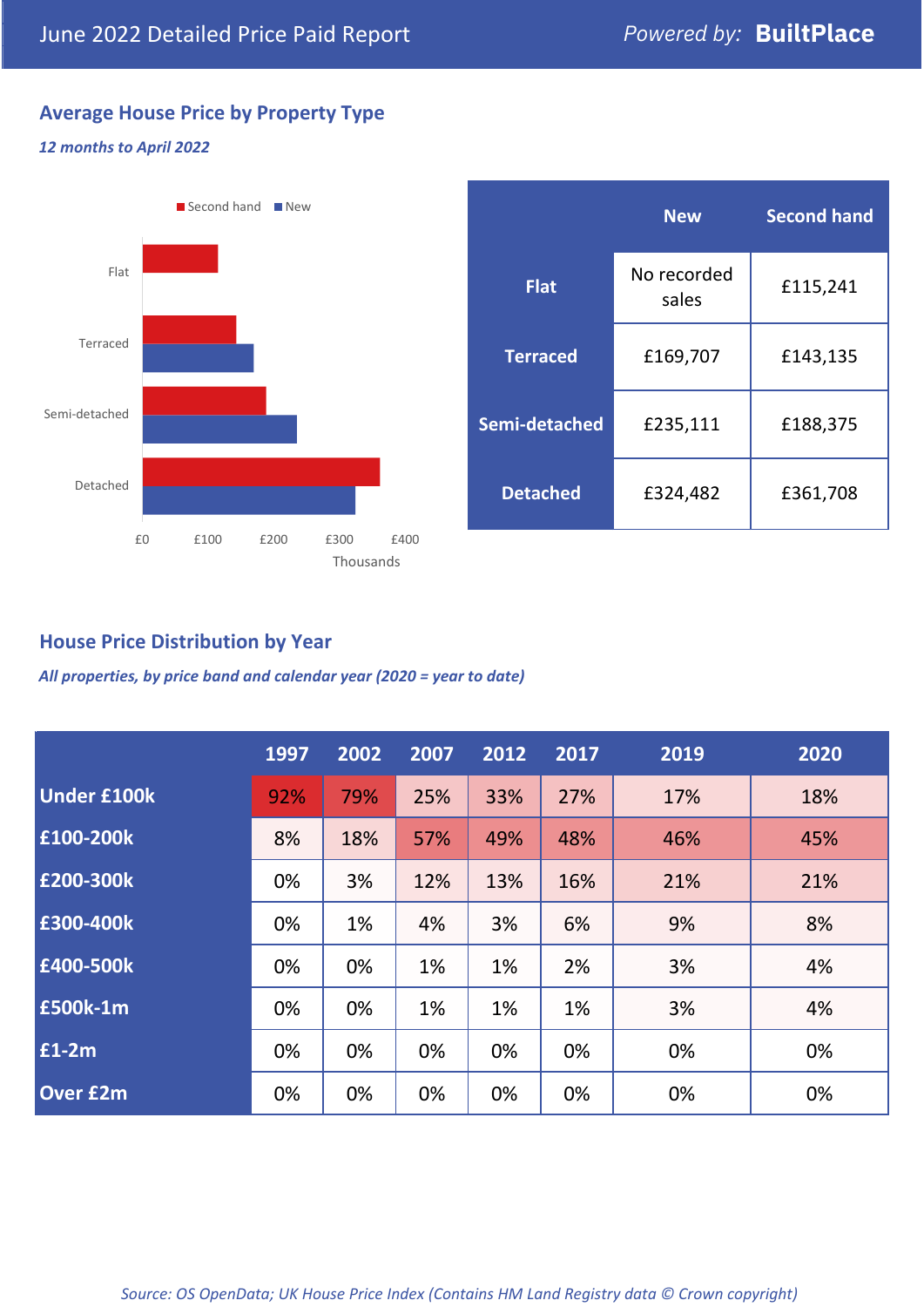## **Transactions (February 2022 data)**

*Annual Transactions, Indexed (2001-05 average = 100)*



There were 6,100 transactions in Kirklees during the 12 months to February 2022. This is 68% of the average from 2001- 05 and suggests activity is significantly below pre-downturn levels.

Transactions in Kirklees have grown by 5.6% since 2014, compared to changes of -0.1% for Yorkshire and The Humber and -7.7% for England.



#### *Cash and New Build Sales as % of Total, by Year*

*Note: The data on this page EXCLUDES transactions identified as transfers under a power of sale/repossessions, buy-to-lets (where they can be identified by a mortgage), and transfers to non-private individuals - i.e. it comprises only Land Registry 'A' data.*